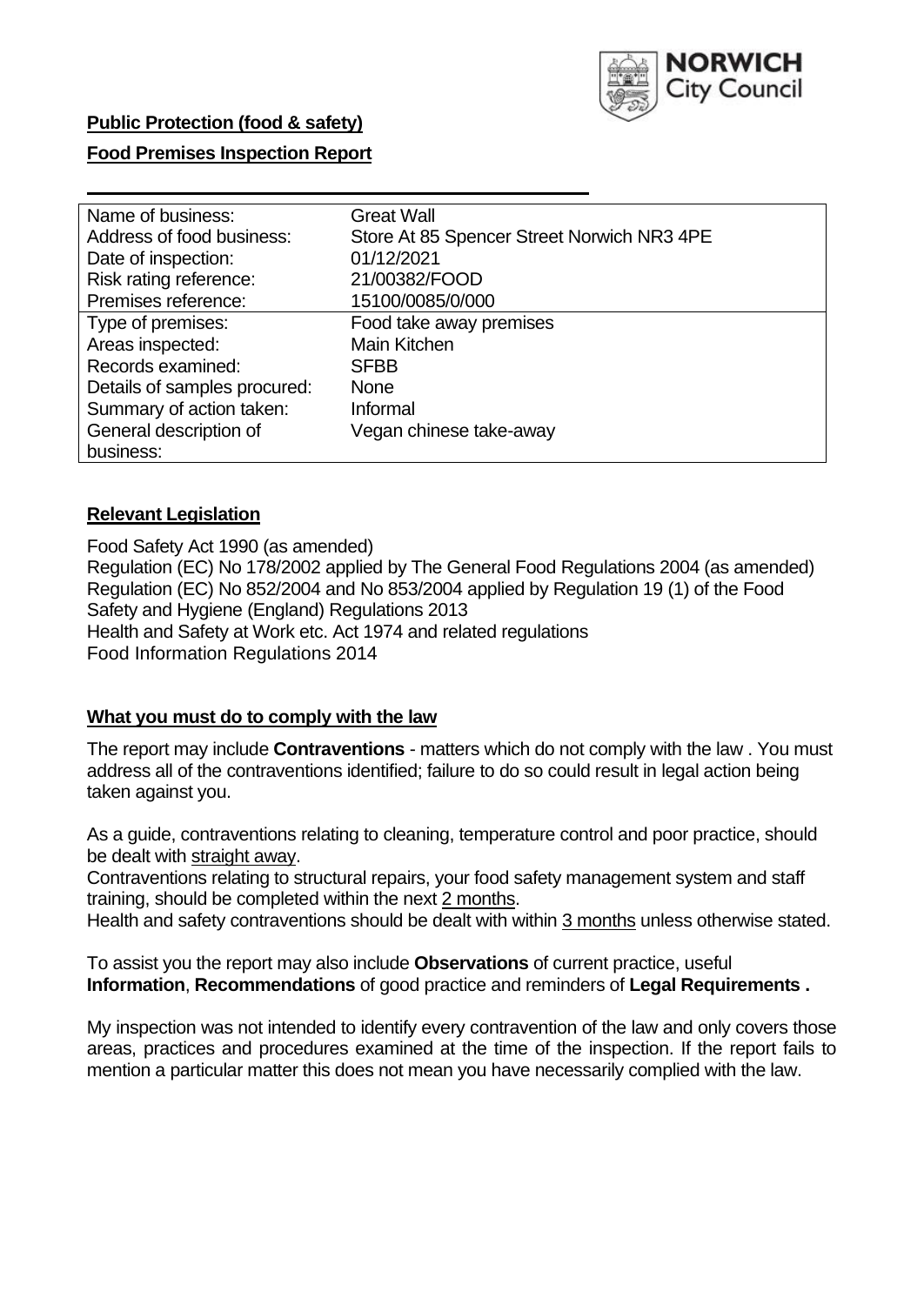# **FOOD SAFETY**

### **How we calculate your Food Hygiene Rating:**

 The food safety section has been divided into the three areas which you are scored against for the hygiene rating: 1. food hygiene and safety procedures, 2. structural requirements and 3. confidence in management/control procedures. Each section begins with a summary of what was observed and the score you have been given. Details of how these scores combine to produce your overall food hygiene rating are shown in the table.

| <b>Compliance Area</b>                     |          |    |           | <b>You Score</b> |                |    |           |    |                |  |  |
|--------------------------------------------|----------|----|-----------|------------------|----------------|----|-----------|----|----------------|--|--|
| Food Hygiene and Safety                    |          |    |           | $\overline{0}$   | 5              | 10 | 15        | 20 | 25             |  |  |
| <b>Structure and Cleaning</b>              |          |    |           | $\overline{0}$   | 5              | 10 | 15        | 20 | 25             |  |  |
| Confidence in management & control systems |          |    | $\Omega$  | 5                | 10             | 15 | 20        | 30 |                |  |  |
|                                            |          |    |           |                  |                |    |           |    |                |  |  |
| <b>Your Total score</b>                    | $0 - 15$ | 20 | $25 - 30$ |                  | $35 - 40$      |    | $45 - 50$ |    | > 50           |  |  |
| <b>Your Worst score</b>                    | 5        | 10 | 10        |                  | 15             |    | 20        |    | $\blacksquare$ |  |  |
|                                            |          |    |           |                  |                |    |           |    |                |  |  |
| <b>Your Rating is</b>                      | 5        |    |           | 3                | $\overline{2}$ |    |           |    | $\overline{0}$ |  |  |

Your Food Hygiene Rating is 4 - a good standard



# **1. Food Hygiene and Safety**

 with legal requirements. You have safe food handling practices and procedures and all the Food hygiene standards are high. You demonstrated a very good standard of compliance necessary control measures to prevent cross-contamination are in place. Some minor contraventions require your attention. **(Score 5)** 

### Contamination risks

**Observation** I was pleased to see you were able to demonstrate effective controls to prevent cross-contamination.

### Hand-washing

**Information** Proper hand-washing is essential to prevent cross-contamination of E.coli 0157 and other harmful bacteria onto food and food contact surfaces. Hand-washing should include the following steps:

- wet hands before applying soap
- good hand rubbing technique
- rinsing of hands
- hygienic drying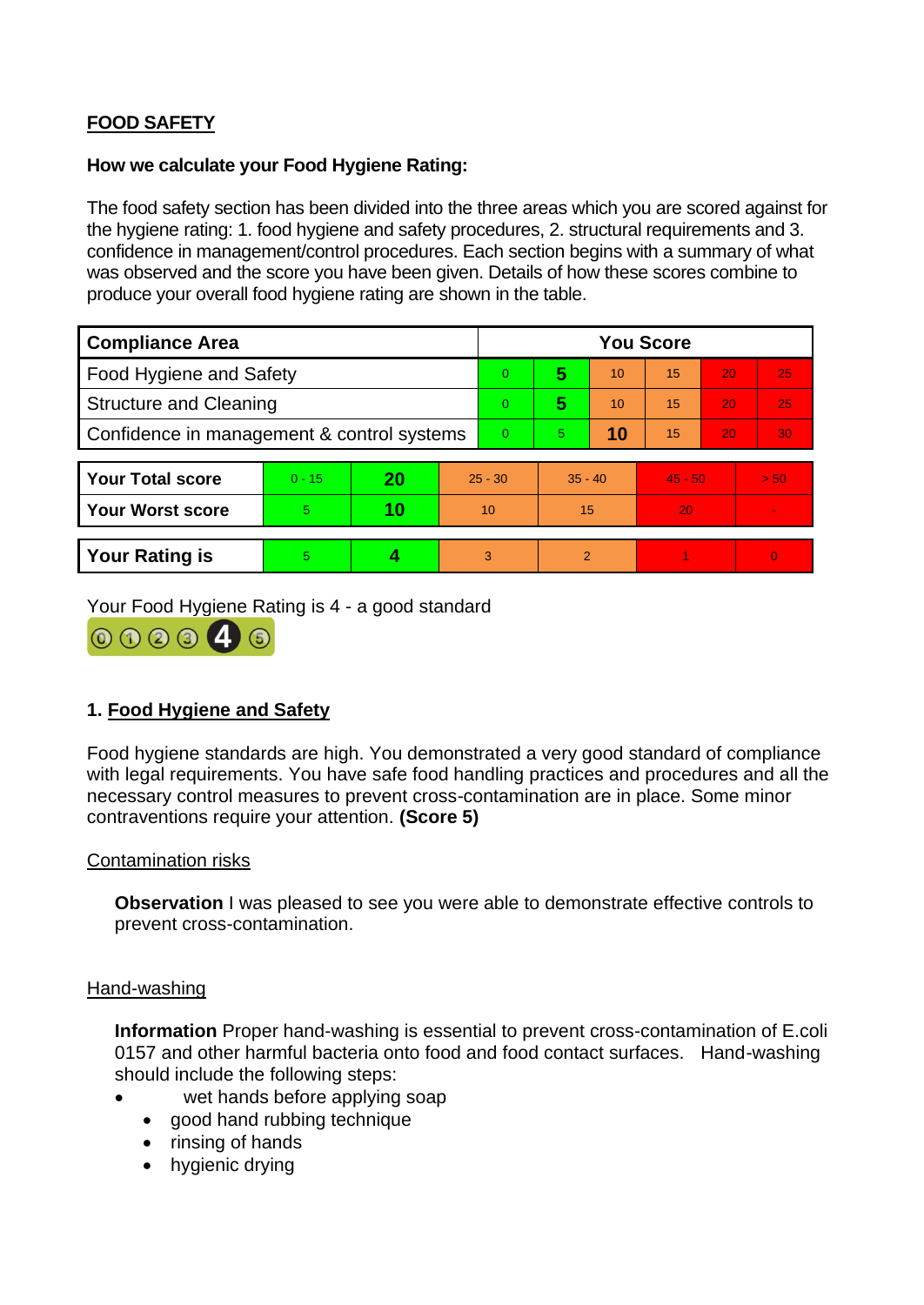**Recommendation** After washing hands food handlers should turn the taps off using paper towel to prevent them from re contaminating their hands

**Observation** I was pleased to see hand washing was well managed.

### Personal Hygiene

 **Guidance** Regular hand washing is important for personal cleanliness. Remind all food handlers of the need to wash their hands before starting or returning to work, and specifically:

- \* After using the toilet;
- \* After handling rubbish;
- \* After smoking;
- \* After taking a break;
- \* After handling raw food

### Temperature Control

 **Contravention** The following evidence indicated there was a risk of harmful bacteria remaining in cooked food or reheated food:

It appeared that you might be reheating small amounts of rice twice, as you kept any excess from the previous order. Ensure reheating is only carried out once.

**Information** Frozen foods were being defrosted at room temperature. There is a risk that bacteria will begin to grow in the food once it has defrosted. It is therefore recommended that frozen foods are placed in a fridge to defrost. You must ensure that any run-off liquid does not present a risk to other foods e.g. defrost foods in a container.

**Information** All food products should be stored in accordance with the manufacturer instructions.

**Guidance** All food products should be stored in accordance with the manufacturer instructions.

 75°C C for 30 seconds or an equivalent time and temperature combination. **Recommendation** The core temperature of cooked and reheated foods should reach

**Recommendation** Obtain and use fridge thermometers.

 checking the surface temperatures of hot and cold food. When using them you need to **Recommendation** Infrared thermometers can be used as a simple and speedy way of remember that they measure the surface temperature of the food or wrapping rather than the core temperature.

#### Unfit food

**Information** High risk items bear a use by date. You must not sell, use or intend to sell such items and should ensure you have checks in place to remove these from use.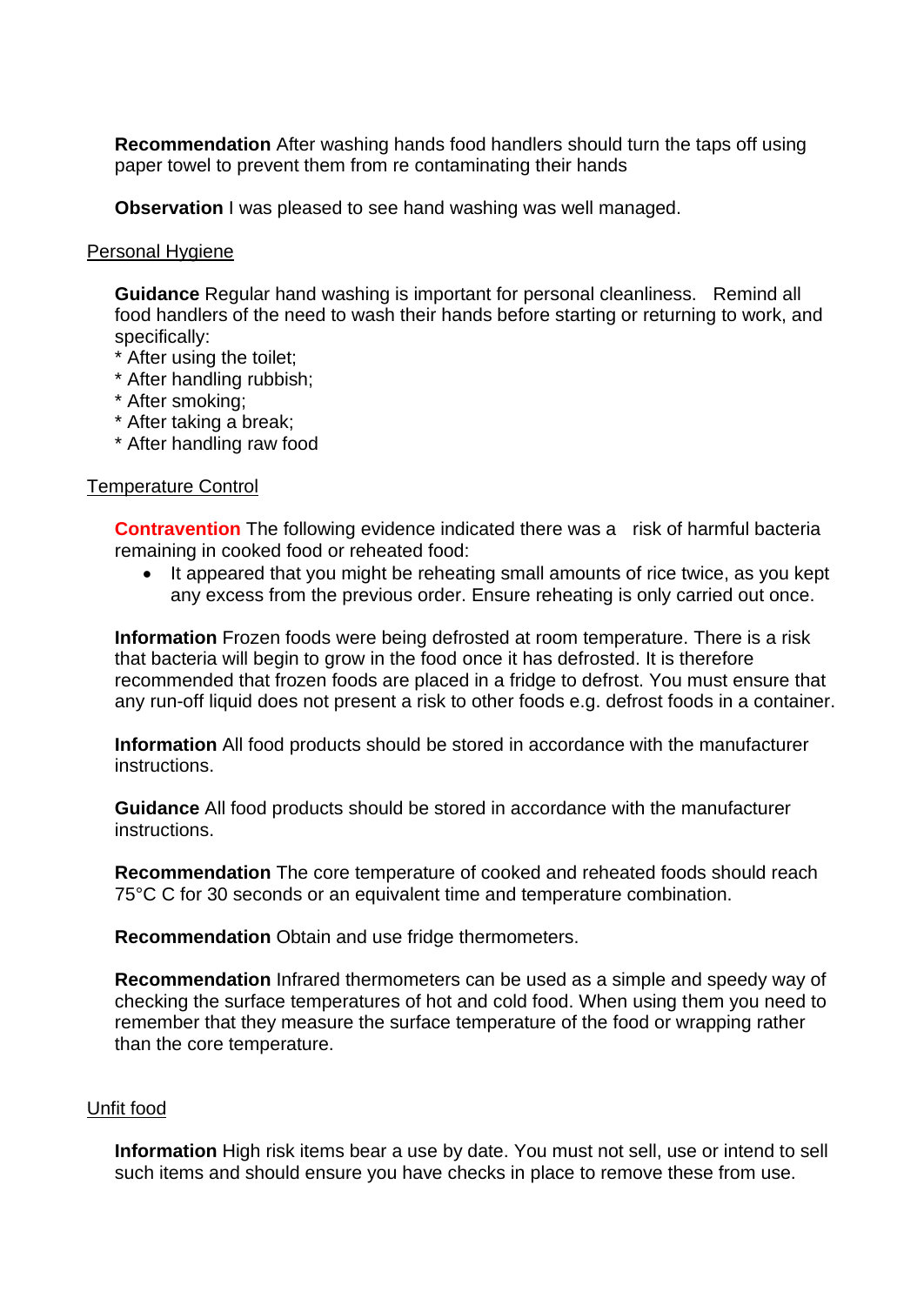**Recommendation** You should have a system to identify when open or prepared foods need to be used by or discarded, to ensure the food is fit for consumption. I recommend you apply labels which give a date that is 2 days after the day of production e.g. if food is opened on Monday it should be used by the end of Wednesday (an exception is rice which should not be kept longer than 24 hours)

# Poor Practices

 **Contravention** The following matters represented poor practice and if allowed to continue may cause food to become contaminated or lead to its deterioration:

• Some foods which had been defrosted had not been dated.

# **2. Structure and Cleaning**

 The structure facilities and standard of cleaning and maintenance are all of a good standard and only minor repairs and/or improvements are required. Pest control and waste disposal provisions are adequate. The minor contraventions require your attention. **(Score 5)** 

### Cleaning of Structure

 **Information** A detergent is a chemical used to remove grease, dirt and food and is used in the first cleaning step.

**Information** CORRECT DILUTION: many chemicals are supplied in concentrated form and must be diluted before use. You must follow the manufacturers instruction so that you dilute the chemicals correctly with water

**Information** Disinfectant: is a chemical that kills bacteria

 **Information** Different sanitiser requires different CONTACT TIMES to be effective. Ensure that you know what the contact time is and that all your staff are trained to use the sanitiser effectively

 **Recommendation** Your cleaning schedule is there to remind you to clean before an item becomes dirty. If an item is dirty when you go to clean it, increase the frequency of cleaning.

 **Observation** The kitchen had been well maintained and the standard of cleaning was good. The cleaning standard was much improved.

### Cleaning of Equipment and Food Contact Surfaces

**Contravention** The following items are dirty and must be cleaned::

- food storage containers
- rice cooker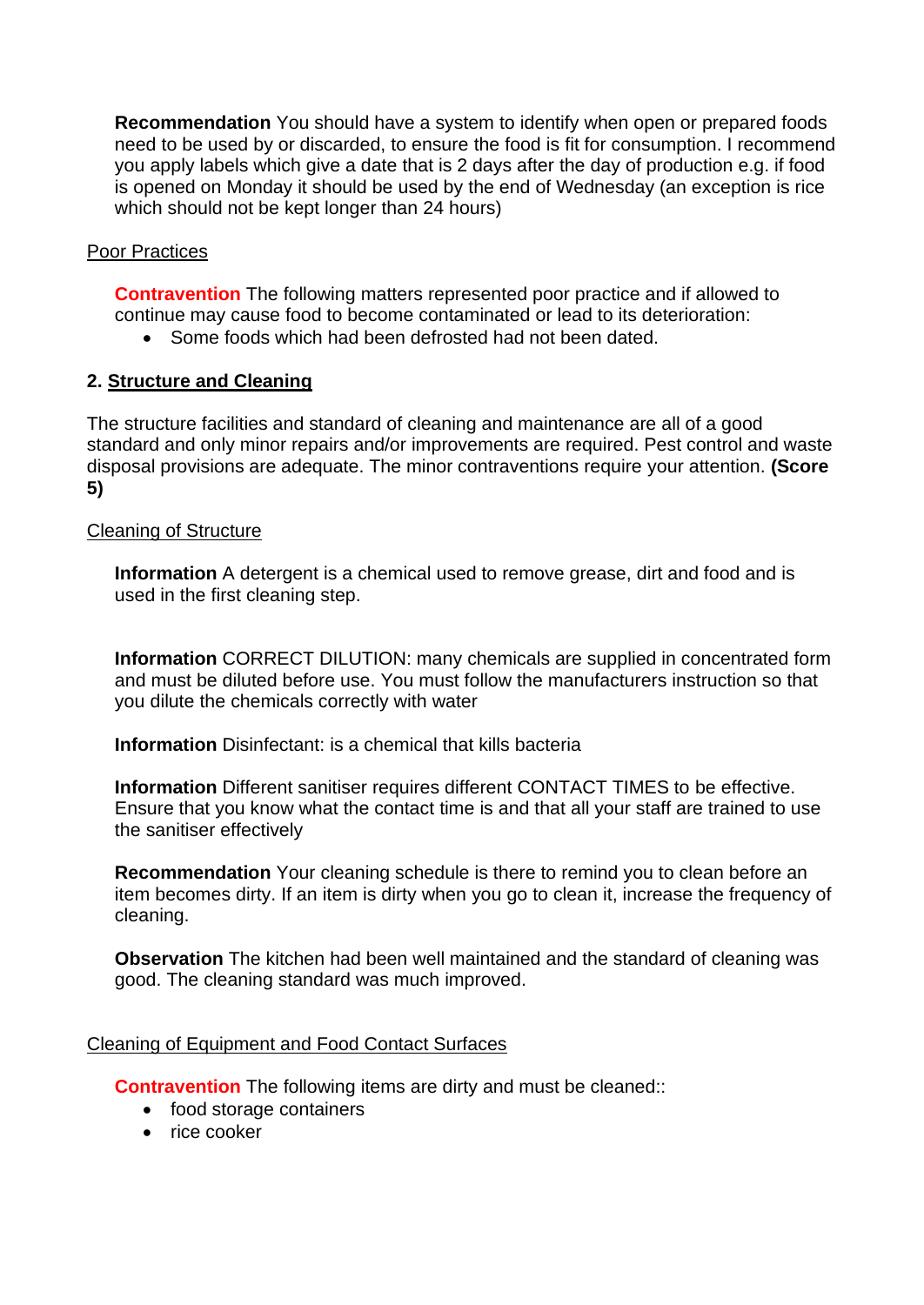### Cleaning Chemicals / Materials / Equipment and Methods

 and meets the following standards BS EN 1276:1997 and 13697:2001. **Information** You must ensure that the sanitiser you use is effective against bacteria

 **Guidance** Even when using a surface sanitiser you should be following the 'two-stage' cleaning method. Apply the sanitiser once to remove visible dirt and food debris and then a second time to ensure effective disinfection. Make sure you follow the correct contact time for the product.

**Recommendation** Use disposable paper wipes for cleaning and for mopping up spillages.

**Recommendation** Disinfect equipment and utensils after cleaning with a suitable sanitiser.

**Observation** I was pleased to see that the premises was kept clean and that your cleaning materials, methods and equipment were able to minimise the spread of harmful bacteria between surfaces.

#### **Maintenance**

**Observation** You are maintaining the premises in good condition.

#### Facilities and Structural provision

#### Pest Control

**Observation** One window was open and unscreened. The Electric Fly Killer was not switched on.

#### **3. Confidence in Management**

 There are generally satisfactory food safety controls in place although there is evidence of some non-compliance with the law. The contraventions require your attention; although not critical to food safety they may become so if not addressed. **(Score 10)** 

#### Type of Food Safety Management System Required

 **Observation** You are using a Chinese SFBB pack, and had been completing the diary pages. However you need to carry out the 4 weekly reviews. As the pack was in Chinese it was impossible to check what was written or if it reflected practice. Nevertheless the standards of cleanliness and for food safety were generally good.

#### Waste Food and other Refuse

 **Observation** You had measures in place to dispose of waste food appropriately and were employing the services of an approved waste contractor.